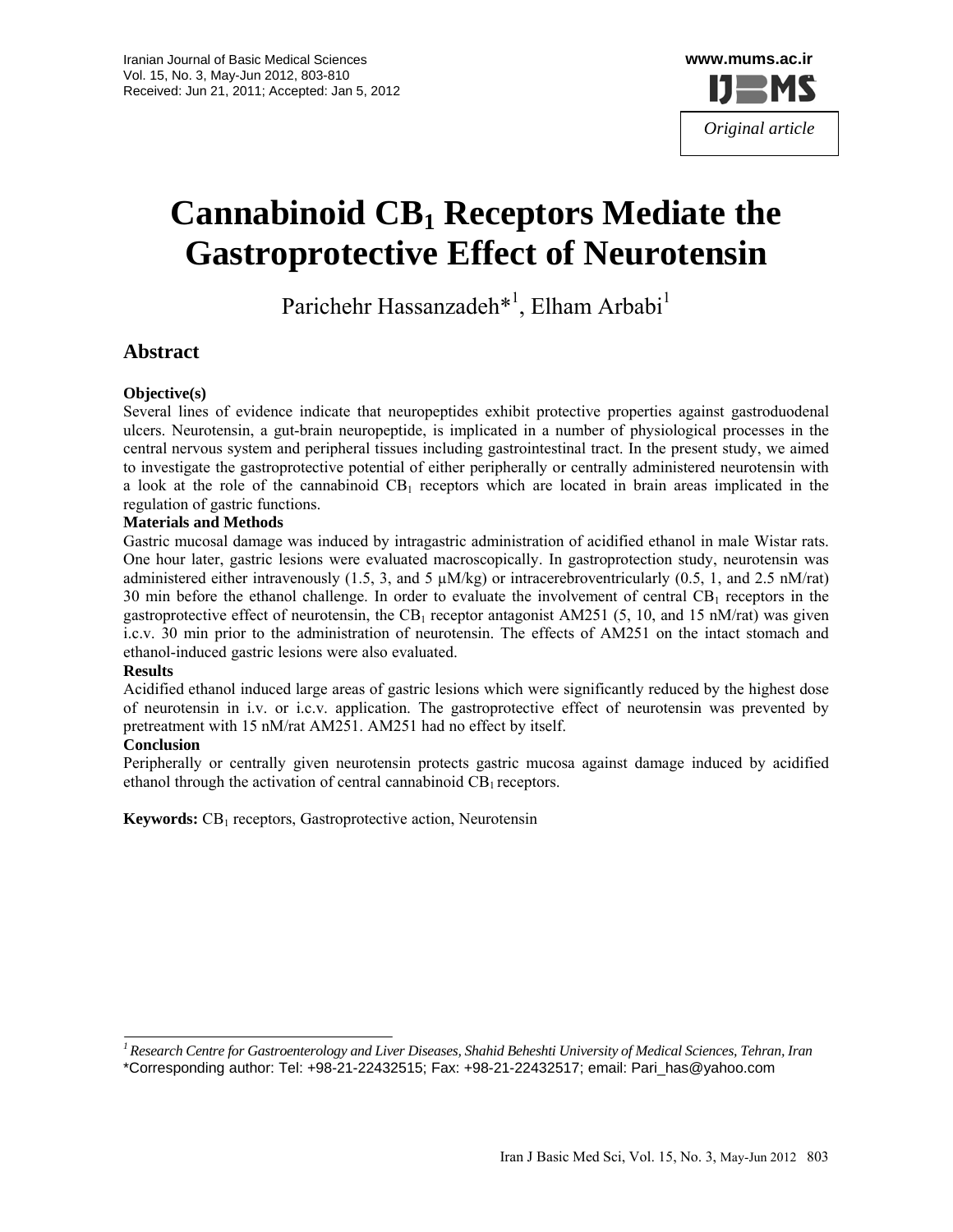# **Introduction**

Peptic ulcer disease refers to painful sores or ulcers in the lining of the stomach or the first part of the small intestine, the duodenum. Acid and pepsin play a prominent role in the development of peptic ulcer disease (1). Antisecretory drugs including proton pump inhibitors and histamine  $H_2$ -receptor blocking drugs have emerged as effective therapeutic agents (2, 3). However, following the introduction of proton pump inhibitors, bleeding complications and fatal events have not been decreased. According to the reports, gastric bleeding associated with stress ulcer occurs even in intensive care units leading to a remarkable mortality (4-6).

In general, acid secretion is normal or even decreased in upper gastric ulcers (7) indicating that decreased mucosal resistance may be responsible for the development of mucosal damage or impaired mucosal defensive mechanisms. As it is acknowledged, mucosal defence may be initiated both peripherally and centrally. There are structural and functional elements which constitute the peripheral mediators involved in mucosal protection and integrity such as the adherent mucus  $HCO_3^$ layer and gastric mucosal blood flow (8). Meanwhile, in contrast to the peripheral mechanisms of mucosal protection, much less attention has been paid to the central mediators or brain area(s) which may be implicated in the maintenance of gastric mucosal integrity and/or stimulation of mucosal defensive mechanisms. According to the reports, brain areas such as dorsal vagal complex as well as several neuropeptides are involved in the maintenance of gastric functions including acid secretion, motility, and gastric mucosal defence (9, 10).

Neuropeptides are small molecules produced by a variety of cells including neurons and immune cells and modulate several biological processes such as the motility, electrolyte transport, mucosal blood flow and cell growth (11). Neuropeptides released during inflammatory conditions are able to modify the activity of cells responsible either to trigger tissue damage or promote healing. Neuropeptides have also been shown to influence gastric functions (12, 13). In recent years, neurotensin, a gut-brain neuropeptide, has attracted growing interest. This tridecapeptide which was originally isolated from hypothalamus (14), is widely distributed throughout the nervous system and is responsible for many characteristics of a classical neurotransmitter or circulating hormone (15). Neurotensin is synthesized in small amounts in the brain and in relatively large quantities throughout the gastrointestinal tract (GIT) (16). Since its isolation, identification and synthesis, neurotensin has been shown to be implicated in a number of physiological processes such as vasodilatation, nociception and secretory or motor effects on the mammalian GIT (17-20). In addition to its neuromodulatory effect, neurotensin facilitates the repair of the wounded epithelium that may lead to the beneficial effects in chronic models of colitis (21). Moreover, neurotensin interacts with leukocytes, mast cells and macrophages and modulates immune responses, epithelial cell proliferation and chloride secretion (22-26).

This background prompted us to evaluate the gastroprotective potential of neurotensin following either peripheral or central administration. Moreover, as a mechanistic approach, we looked at the role of the cannabinoid  $CB<sub>1</sub>$  receptors in the potential gastroprotective effect of neurotensin. According to the reports, the endocannabinoid system plays an important role in the GIT under physiological or pathophysiological conditions (27, 28). In addition, cannabinoid  $CB<sub>1</sub>$  receptors are present in the enteric nervous system and dorsal vagal complex of the brain stem, an area implicated in the regulation of gastric functions (29).

# **Materials and Methods**

#### *Animals*

Male Wistar rats weighing 220-250 g obtained from Pasteur Institute of Iran were used in this study. Animals were kept in a 12 hr light/dark cycle under controlled temperature and humidity and fasted for 24 hr but had free access to water until 4 hr before the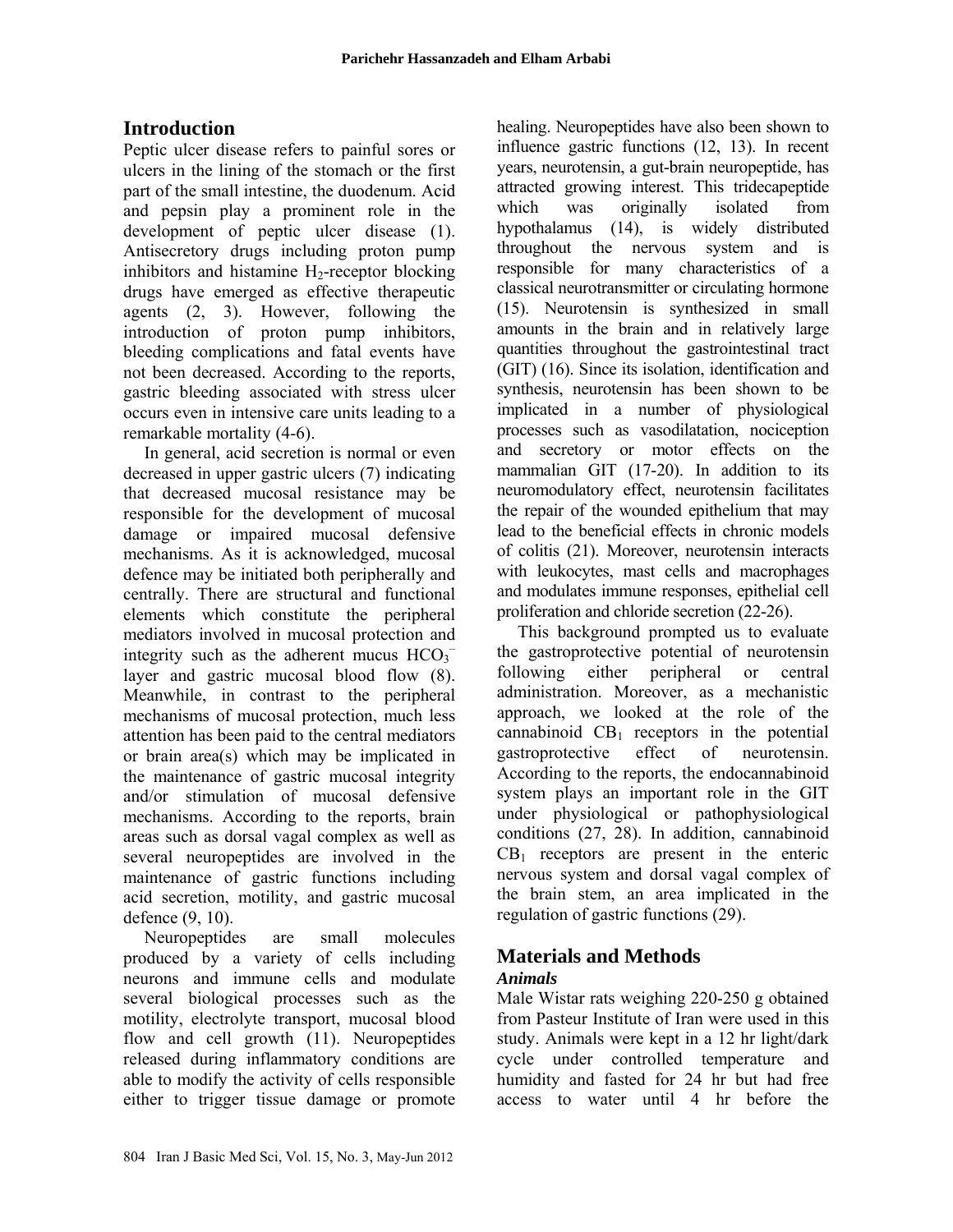experiment. All experimental procedures were approved by the Local Ethics Committee.

#### *Induction of gastric mucosal damage*

Twenty four hr after food deprivation, animals received 1 ml acidified ethanol (98% ethanol in 200 mM/l HCl, pH 6.7) intragastrically via a metal orogastric tube (n= 7). One hr later, animals were killed by a blow to the head and their stomachs were removed and opened along the greater curvature, rinsed with saline and the area of gastric lesions was determined by computerized planimetry (Morphomat, Carl Zeiss, Germany), (30, 31) in which the margins of a wound as depicted on the digitized image are outlined on a computer screen and enclosed area is automatically determined by a suitable software algorithm. Computer-based planimetry of digital images can provide rapid, accurate and reliable estimates of wounded area as compared to other methods. The mean ulcer area is expressed in square millimeters  $(mm^2)$ .

#### *Drug treatment*

Neurotensin (Tocris Bioscience, UK) was dissolved in phosphate-buffered saline containing 0.5% (wt/vol) BSA and administered intravenously (i.v.) at doses of 1.5, 3, and 5  $\mu$ M/kg (32), or intracerebroventricularly (i.c.v.) at doses of 0.5, 1, and 2.5 nM/rat (33), 30 min before the ethanol challenge (n= 7/group). In the case of gastroprotective activity induced by any dose of neurotensin, the  $CB<sub>1</sub>$  receptor antagonist AM251 (Tocris Bioscience, UK) was dissolved in Tween 80 (Sigma Aldrich, Germany), dimethyl sulfoxide (Sigma Aldrich, Germany), and 0.9% saline (1:1:8) and injected i.c.v. at doses of 5, 10, and 15 nM/rat (34), 30 min before the administration of neurotensin (n= 7/group). If AM 251 could prevent neurotensin-induced gastroprotection at any dose tested, its effect was evaluated on either the intact stomach or ethanol-induced gastric lesions. Volume of injections in i.v. and i.c.v. routes were 5 ml/kg and 10 μl, respectively (35, 36).

#### *Surgical procedures*

A mixture of ketamine (80 mg/kg) and xylazine (10 mg/kg) was injected intrapertoneally during the surgery. For i.v. injections, PE 50 tubing filled with heparinized saline (100 U/ml) was implanted through the right femoral vein of each rat. For i.c.v. injections, each anaesthetized rat was placed in a stereotaxic apparatus. A burr hole was drilled through the skull 1.5 mm lateral to the midline and 1.5 mm posterior to the bregma on the right side. Through this hole, a 10 mm length of 20 gauge stainless steel hypodermic tubing was directed toward the right lateral ventricle. The cannula was lowered 4.2- 4.5 mm below the surface of the skull perpendicularly and was fixed to the skull with acrylic cement. Animals were housed individually and allowed a 5-day recovery period before the experiments were initiated. I.c.v injections were given by hand to lightly restrained rats using a 50 µl Hamilton microsyringe over a period of 60 sec. At the end of the experiments, 5 μl of a methylene blue solution was injected into the cerebral ventricle through the cannula and the placement of the inner end of the cannula was verified for each rat. After decapitation, the brains were removed and sections were observed macroscopically to ascertain whether the cannula had been correctly placed into the lateral cerebral ventricle (36).

#### *Statistics*

Data were analysed by analysis of variance (ANOVA) followed by Tukey's *post hoc* test. Results are expressed as mean±SEM (7 animals per group). The level of significance was set at  $P < 0.05$ .

#### **Results**

#### *Effect of acidified ethanol on gastric mucosa*

Rats given acidified ethanol developed mucosal damage in the oxyntic mucosa. Mucosal lesions consisted of elongated bands of necrosis with a mean area of  $113\pm9.7$  mm<sup>2</sup> (Figure 1).

#### *Effect of peripheral administration of neurotensin on gastric mucosal injury induced by acidified ethanol*

Pretreatment with neurotensin  $(5 \mu M/kg, i.v.)$ significantly reduced acidified ethanol-induced gastric lesions (Figure 1, *P <*0.01). Neurotensin at lower doses showed no effect (Figure 1, *P>*0.05).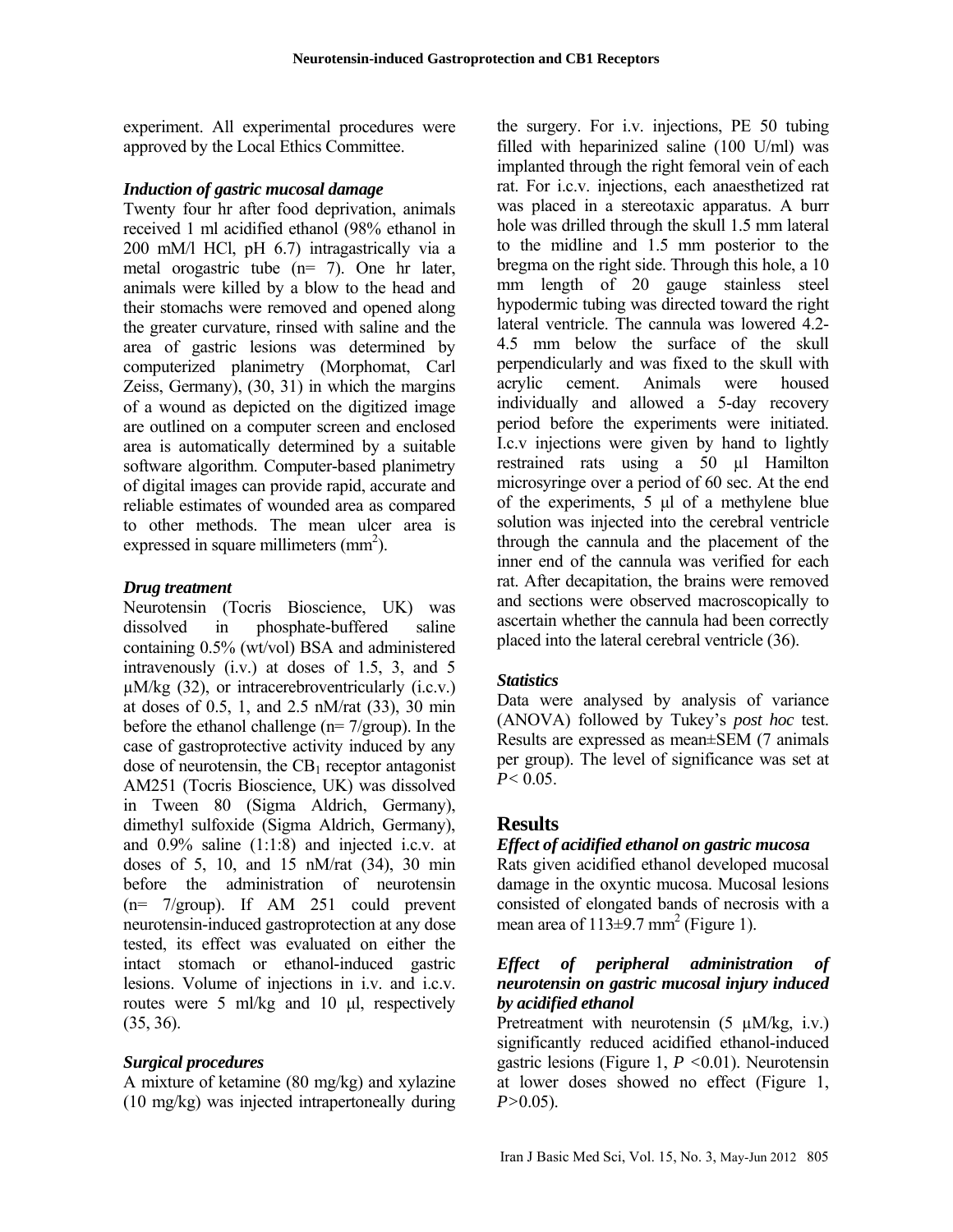#### *Effect of central administration of neurotensin on gastric lesions induced by acidified ethanol*

Ethanol-induced ulcer area was significantly decreased due to i.c.v. pretreatment with 2.5 nM/rat neurotensin (Figure 2, *P <*0.001), while neurotensin at doses of 0.5 or 1 nM/rat did not alter the mean ulcer area (Figure 2, *P>*0.05).

#### *Effect of centrally injected CB1 receptor antagonist on the gastroprotective effect of neurotensin*

The mean area of gastric lesions did not differ significantly between the acidified ethanol- or neurotensin-treated groups when AM 251 (15 nM/rat, i.c.v.) was injected prior to i.v. or i.c.v. administration of neurotensin (Figures 3a and 3b, respectively, *P>*0.05). Pretreatment with AM251 at doses of 5 or 10 nM/rat did not alter the significant reduction of gastric lesions induced by peripherally or centrally administered neurotensin (Figure 3a: *P <*0.01 and *P <*0.05; Figure 3b: *P <*0.01 and *P <*0.01, respectively).



Figure 1. Effect of neurotensin (i.v.) on gastric mucosal injury induced by acidified ethanol. Mean area of gastric lesions induced by acidified ethanol was significantly reduced due to the pretreatment with 5 µM/kg neurotensin. Each column represents mean± SEM (n= 7/group).

(NT: Neurotensin, µM: micromolar), \*\**P<* 0.01 vs. acidified ethanol group



Figure 2. Effect of neurotensin (i.c.v.) on gastric mucosal injury induced by acidified ethanol. As shown, pretreatment with neurotensin reduced gastric damage in a dose-dependent fashion. Each column represents mean ± SEM (n=7/group).

(nM: nanomolar), \*\*\**P<* 0.001 vs. acidified ethanol group



Figure 3. Effect of the  $CB_1$  receptor antagonist on the gastroprotection induced by neurotensin. Pre-application of AM 251 (15 nM/rat, i.c.v.) inhibited the gastroprotective effect of peripherally (5  $\mu$ M/kg) or centrally (2.5 nM/rat) administered neurotensin (a and b, respectively). AM 251 at doses of 5 or 10 nM/rat did not alter cytoprotection induced by neurotensin. Each column represents mean±SEM (n= 7/group).

{AM(5): AM251 (5 nM/rat), AM(10): AM251 (10 nM/rat), AM(15): AM251 (15 nM/rat), AM(...)/NT: Administration of AM251 before neurotensin treatment}.  $*P < 0.05$ ,  $*P < 0.01$  vs. acidified ethanol group.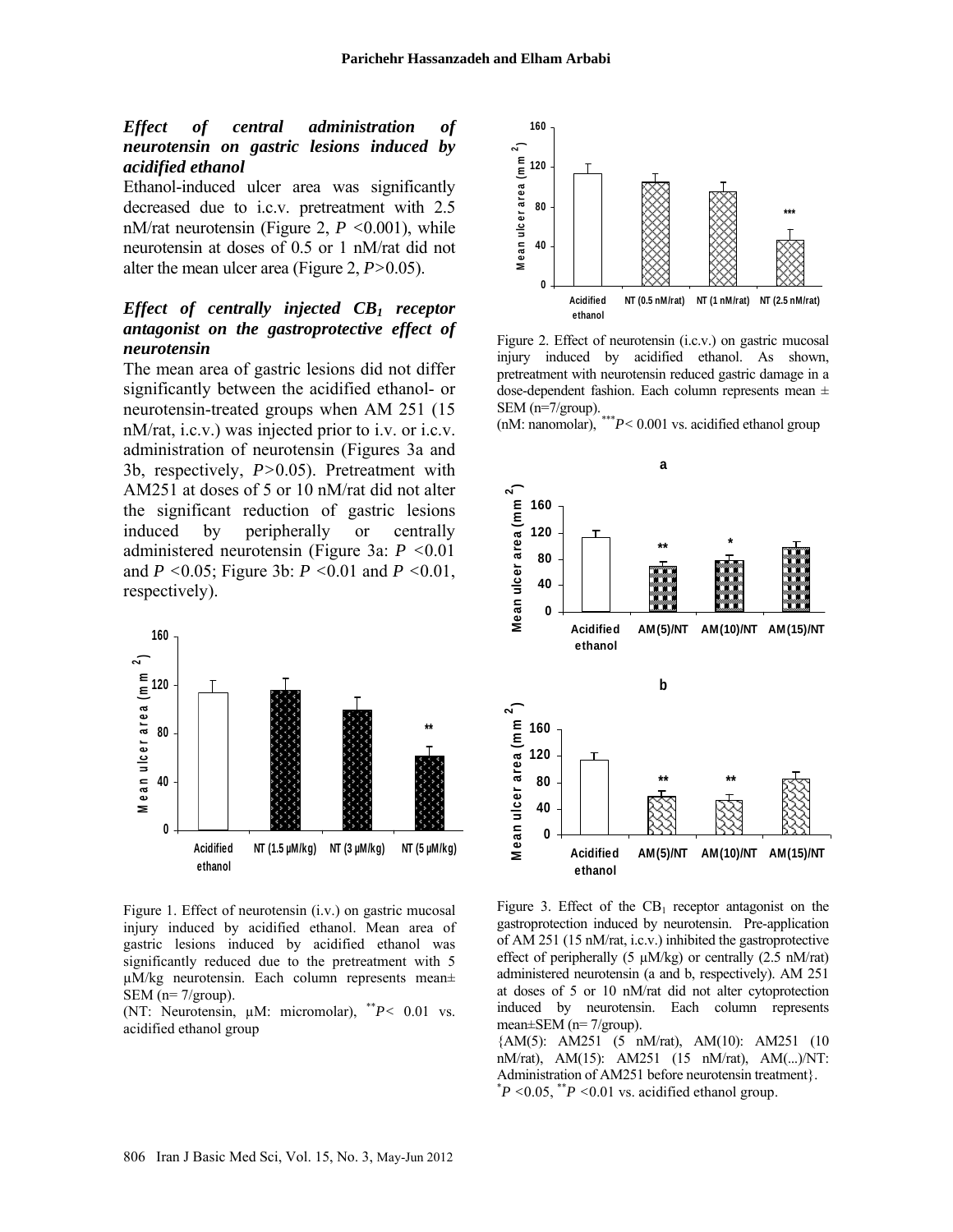

Figure 4. Effect of AM 251 on the intact stomach and gastric mucosal injury induced by acidified ethanol. Administration of AM 251 (15 nM/rat, i.c.v.) alone did not affect the mucosal integrity in the intact stomach (a, *P>* 0.05). Moreover, application of AM 251 (15 nM/rat, i.c.v.) before the induction of gastric lesions did not alter the mean ulcer area  $(b, P> 0.05)$ . Each column represents mean±SEM (n=7/group).

(Vehicle: vehicle of AM251; Veh/acidified ethanol: injection of the vehicle of AM 251 thirty min before the ethanol challenge; AM (15)/acidified ethanol: injection of AM 251 (15 nM/rat, i.c.v.) 30 min before the ethanol challenge).

#### *Effect of AM251 on the intact stomach and gastric mucosal injury induced by acidified ethanol*

Administration of AM 251 (15 nM/rat, i.c.v.) alone did not affect the mucosal integrity in the intact stomach (a, *P>*0.05). Application of AM 251 (15 nM/rat, i.c.v.) before the induction of gastric lesions by acidified ethanol did not alter the mean ulcer area  $(b, P> 0.05)$ .

#### **Discussion**

In recent years, the therapeutic potential of neuropeptides in various health problems has attracted growing interest. In the present study,

we used a model of gastric lesion in order to evaluate the gastroprotective potential of the gut-brain neuropeptide, neurotensin, either in peripheral or central application. We also investigated the possible implication of  $CB<sub>1</sub>$ cannabinoid receptors in this regard. The mean ulcer area in rats given acidified ethanol indicated a development of gastric lesions (Figure 1). Based on the time interval between the induction of gastric mucosal damage and macroscopical evaluation of the lesions (1 hr), it appears that the mucosal damage is due to the direct action of acidified ethanol on the gastric mucosa. As shown in Figures 1 and 2, neurotensin given peripherally or centrally reduced acidified ethanol-induced gastric lesions in a dose-dependent fashion. These findings represent the gastroprotective activity of neurotensin as well as its potential implication in the healing process or tissue repair in the ulcerated mucosa of rat stomach induced by a corrosive substance such as acidified ethanol. Other neuropeptides have also been shown to exert protective effects against ethanol-induced mucosal lesions. For example, thyrotropin releasing hormone (TRH) when injected intracisternally or directly into the dorsal motor nucleus of vagus, reduced ethanol-induced mucosal lesions (10). Moreover, different opioid peptides including nociceptin, ghrelin and orexin have been shown to induce mucosal protection against ethanol-induced mucosal lesions (12, 13).

Regarding the underlying mechanism(s) through which neurotensin exerts its gastroprotective effects, it has been previously postulated that neurotensin enhances restoration of epithelial integrity by increasing migration of epithelial cells into denuded regions of the gastrointestinal mucosa and elevates the release of protective prostaglandins (37). In addition, according to the involvement of vagal efferent nerves in the gastroprotection induced by adrenomedullin and TRH (14, 15), it is possible that neurotensin exerts its cytoprotective effect via the enhancement of parasympathetic outflow to the stomach. Interestingly, Nishikawa and colleagues have shown the healing effect of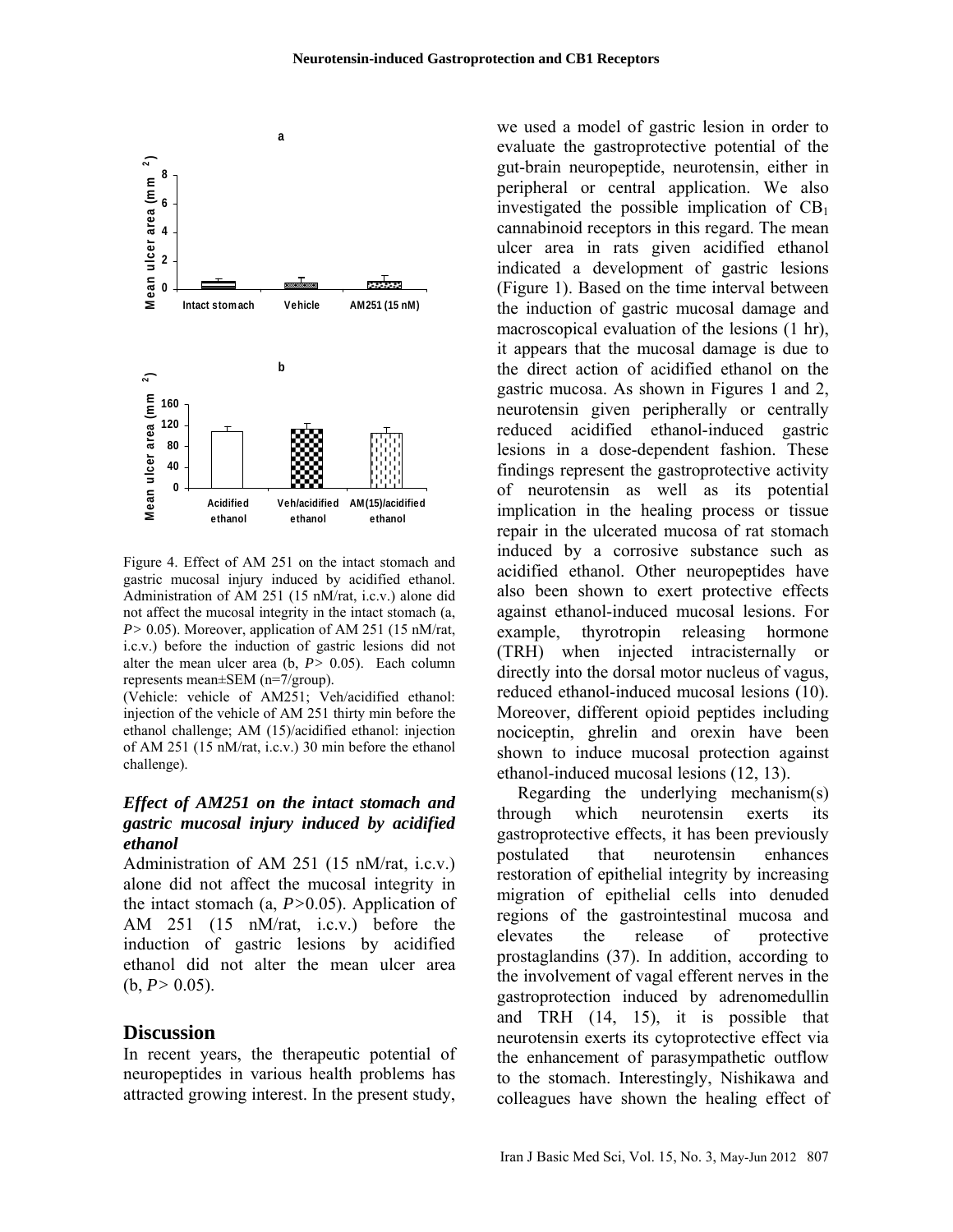dopamine in the gastric ulcers (38). Since centrally administered neurotensin is able to release dopamine from mesolimbic terminal regions (37), therefore, dopaminergic neurotransmission may also be implicated in neurotensin-induced gastroprotection.

As aforementioned, less attention has been previously paid to the central processes or mediators that may be involved in the maintenance of gastric mucosal defence mechanisms. Therefore, we evaluated the possible implication of central cannabinoid  $CB<sub>1</sub>$  receptors in neurotensin-induced gastroprotection. These receptors are located in the brain areas which are implicated in the regulation of gastric functions (39). According to the previous reports, cannabinoids affect numerous GI functions such as the inhibition of gastric motility in rat or mice through the activation of  $CB<sub>1</sub>$  receptors (40). Furthermore, cannabinoids have been shown to reduce formation of the experimental gastric ulcers. For example, in gastric ulceration induced by water immersion and restrain stress anandamide has shown a protective effect (41). In a study conducted by Germano and co-workers, the synthetic cannabinoid WIN 55, 212-2 exhibited anti-ulcer effect in the cold/restraint stress model (42). In addition, ACEA (arachidonyl-2-chloroethylamide), the selective cannabinoid  $CB_1$  receptor agonist, significantly reduced the ulcer formation in aspirin-induced gastric ulcer (43). Our findings show that centrally administered  $CB<sub>1</sub>$  receptor antagonist, AM 251, dose-dependently prevents the cytoprotective action of peripherally or centrally administered neurotensin (Figure 3, a and b), while, AM 251 shows no effect by itself (Figure 4, a and b). These findings suggest a critical role for the centrally located  $CB_1$  receptors in the gastroprotective effect of neurotensin. Meanwhile, the precise site of action of the centrally-initiated gastroprotection remains to be clarified. Since, the dorsal vagal complex is

supposed to play an important role in the centrally-induced gastroprotection and the  $CB<sub>1</sub>$ receptors are located in this area (28), therefore, it is reasonable to speculate that the site of action of the centrally-initiated gastroprotection is, at least in part, the dorsal vagal complex. Altogether, it appears that activation of the central  $CB<sub>1</sub>$ receptors through the synthesis or release of endogenous neurotensin initiates a chain of events that results in the gastric protection against mucosal injury induced by acidified ethanol. This may serve as a basis for an interaction between the cannabinergic and neurotensinergic systems in gastric mucosal defence. Meanwhile, it should be taken into consideration that neuropeptidemediated effects may be modulated by complex interactions with other mediators such as growth factors and cytokines which are involved in tissue restitution (44, 45).

# **Conclusion**

The results of this study provide evidences that peripherally or centrally given neurotensin exhibits a dose-dependent gastroprotection against damage caused by acidified ethanol. Considering a wide variety of effects mediated by neurotensinergic system, neurotensin may represent a potential therapeutic target in disorders associated with chronic mucosal ulcerations. Moreover, the gastroprotective action of neurotensin requires the activation of central  $CB_1$  receptors. This indicates the importance of centrally-initiated gastroprotection as well as the prominent role of the endocannabinoid system in this regard.

# **Acknowledgment**

This work was funded in part by a grant from Shahid Beheshti Univesity of Medical Sciences, Tehran, Iran. Authors wish to thank Dr Nosratollah Naderi, Research Centre for Gastroenterology and Liver Diseases, Shahid Beheshti Univesity of Medical Sciences, for fruitful discussion. Authors have no conflict of interest to declare.

# **References**

1. Saxena A, Shukla S, Prasad KN, Ghoshal UC. Virulence attributes of *Helicobacter pylori* isolates and their association with gastroduodenal disease. Indian J Med Res 2011; 133:514-520.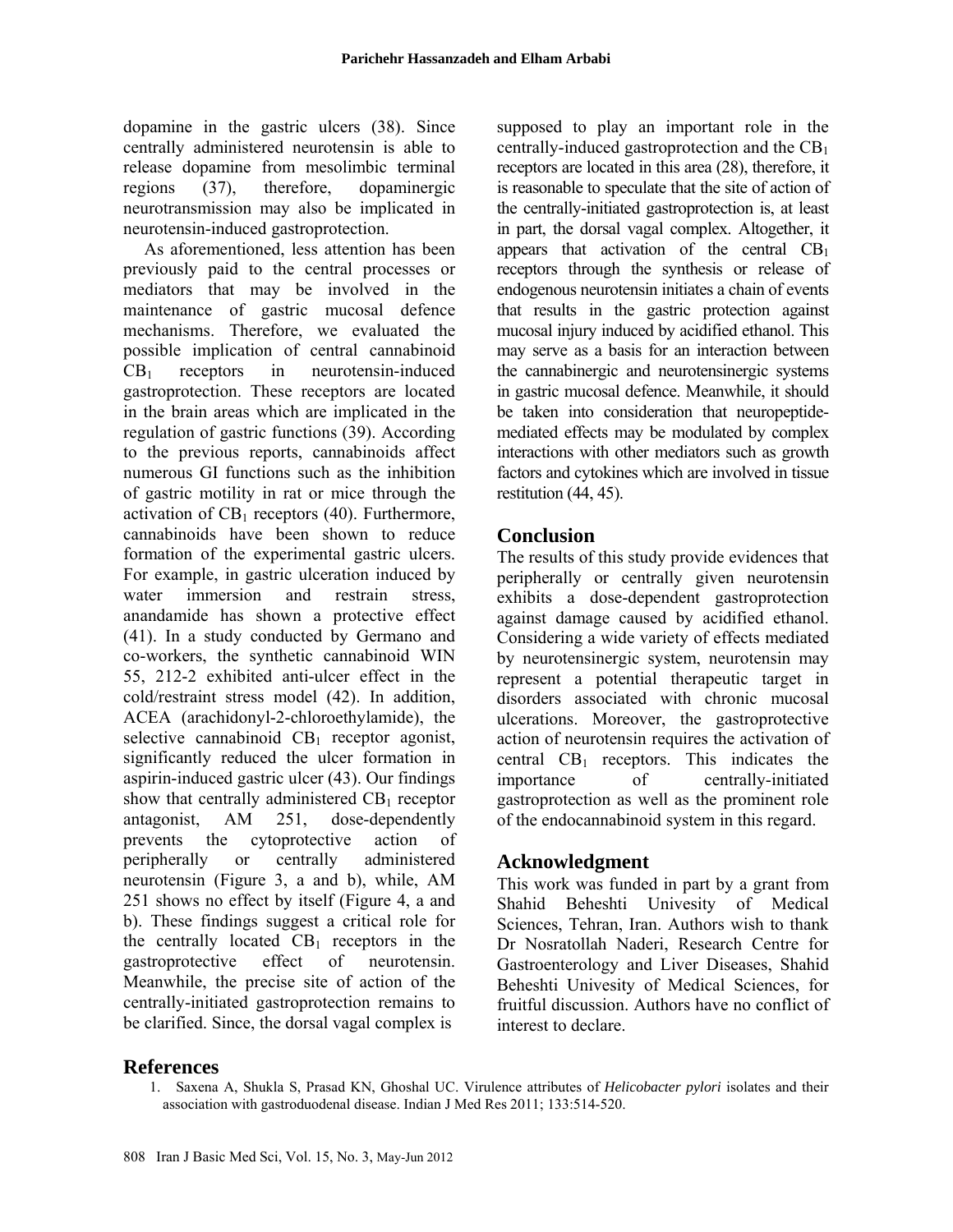- 2. Yacyshyn BR, Thomson AB. Critical review of acid suppression in nonvariceal, acute, upper gastrointestinal bleeding. Dig Dis 2000; 18:117-128.
- 3. Conrad SA. Acute upper gastrointestinal bleeding in critically ill patients: causes and treatment modalities. Crit Care Med 2002; 30: S365-S368.
- 4. Faisy C, Guerot E, Diehl JL, Iftimovici E, Fagon JY. Clinically significant gastrointestinal bleeding in critically ill patients with and without stress-ulcer prophylaxis. Intensive Care Med 2003; 29:1306-1313.
- 5. Yacyshyn BR, Thomson AB. Critical review of acid suppression in nonvariceal, acute, uppergastrointestinal bleeding. Dig Dis 2000; 18:117-128.
- 6. Cook DJ, Fuller HD, Guyatt GH, Marshall JC, Leasa D, Hall R, *et al*. Risk factors for gastrointestinal bleeding in critically ill patients. Canadian Critical Care Trials Group. N Engl J Med 1994; 330:377-381.
- 7. Konturek SJ, Brzozowski T, Konturek PC, Schubert ML, Pawlik WW, Padol S, *et al.* Brain-gut and appetite regulating hormones in the control of gastric secretion and mucosal protection. J Physiol Pharmacol 2008; 59:7-31.
- 8. Konturek SJ, Konturek PC, Pawlik T, Sliwowski Z, Ochmanski W, Hahn EG. Duodenal mucosal protection by bicarbonate secretion and its mechanisms. J Physiol Pharmacol 2004; 55:5-17.
- 9. Kaneko H, Mitsuma T, Nagai H, Mori S, Iyo T, Kusugami K, Tache Y. Central action of adrenomedullin to prevent ethanol-induced gastric injury through vagal pathways in rats. Am J Physiol 1998; 274:R1783-R1788.
- 10. Tache Y, Yoneda M, Kato K, Kiraly A, Suto G, Kaneko H. Intracisternal thyrotropin-releasing hormoneinduced vagally mediated gastric protection against ethanol lesions: central and peripheral mechanisms. J Gastroenterol Hepatol 1994; 9:S29-S35.
- 11. Schaffer M, Beiter T, Becker HD, and Hunt TK. Neuropeptides: mediators of inflammation and tissue repair? Arch Surg 1998; 133:1107–1116.
- 12. Brzozowski T, Konturek PC, Sliwowski Z, Drozdowicz D, Kwiecien S, Pawlik M, *et al.* Neural aspects of ghrelin-induced gastroprotection against mucosal injury induced by noxious agents. J Physiol Pharmacol 2006; 57:63-76.
- 13. Morini G, De Caro G, Guerrini R, Massi M, Polidori C. Nociceptin/orphanin FQ prevents ethanol-induced gastric lesions in the rat. Regul Pept 2005; 124:203-207.
- 14. Carraway RE, Leeman SE. The isolation of a new hypotensive peptide, neurotensin, from bovine hypothalami. J Biol Chem 1973; 248:6854–6861.
- 15. Kitabgi P, De Nadai F, Labbe-Jullie C, Dubuc I, Nouel D, Costentin J, *et al.* Functional and pharmacological aspects of central neuropeptidergic transmission mediated by neurotensin and neuromedin. Clin Neuropharmacol 1992; 15:313A-314A.
- 16. Boudin H, Pelaprat D, RosteneW, Beaudet A. Cellular distribution of neurotensin receptors in rat brain: immunohistochemical study using an antipeptide antibody against the cloned high affinity receptor. J Comp Neurol 1996; 373:76–89.
- 17. Chen L, Yung KKL, Yung WH. Neurotensin selectively facilitates glutamatergic transmission in globus pallidus. Neuroscience 2006; 141:1871–1878.
- 18. Mustain WC, Rychahou PG, Evers BM. The role of neurotensin in physiologic and pathologic processes**.** Curr Opin Endocrin Diabetes Obes 2011; 18:75–82.
- 19. Bueno L,Fioramonti J, Fargeas MJ, Primi MP. Neurotensin: a central neuromodulator of gastrointestinal motility in the dog. Am J Physiol 1985; 248:G15-G19.
- 20. Dobner PR. Neurotensin and pain modulation. Peptides 2006; 27: 2405–2414.
- 21. Pellissier S, Eribon O, Chabert J, Gully D, Roche M. Peripheral neurotensin participates in the modulation of pre- and postprandial intestinal motility in rats. Neuropeptides 1996; 30:412-419.
- 22. Fletcher DR, Shulkes A, Hardy KJ. The effect of neurotensin and secretin on gastric secretion and mucosal blood flow in man. Regul Pept 1985; 11:217–226.
- 23. Brun P, Mastrotto C, Beggiao E, Stefani A, Barzon L, Sturniolo GC, *et al.* Neuropeptide neurotensin stimulates intestinal wound healing following chronic intestinal inflammation. Am J Physiol Gastrointest Liver Physiol 2005; 288:G621-G629.
- 24. Goldman R, Bar-Shavit Z, Romeo D. Neurotensin modulates human neutrophil locomotion and phagocytic capability. FEBS Lett 1983; 159:63–67.
- 25. Miller LA, Cochrane DE, Carraway RE, Feldberg G. Blockade of mast cell histamine secretion in response to neurotensin by SR-48692, a nonpeptide antagonist of the neurotensin brain receptor. Br J Pharmacol 1995; 114:1466–1470.
- 26. Riegler M, Castagliuolo I, Wang C, Wlk M, Sogukoglu T, Wenzl E, et al. Neurotensin stimulates Cl secretion in human colonic mucosa in vitro: role of adenosine. Gastroenterology 2000; 119:348–357.
- 27. Massa F, Monory K. Endocannabinoids and the gastrointestinal tract. J Endocrinol Invest 2006; 29:47-57.
- 28. Mackie K. Distribution of cannabinoid receptors in the central and peripheral nervous system. Handb Exp Pharmacol 2005; 168:299-325.